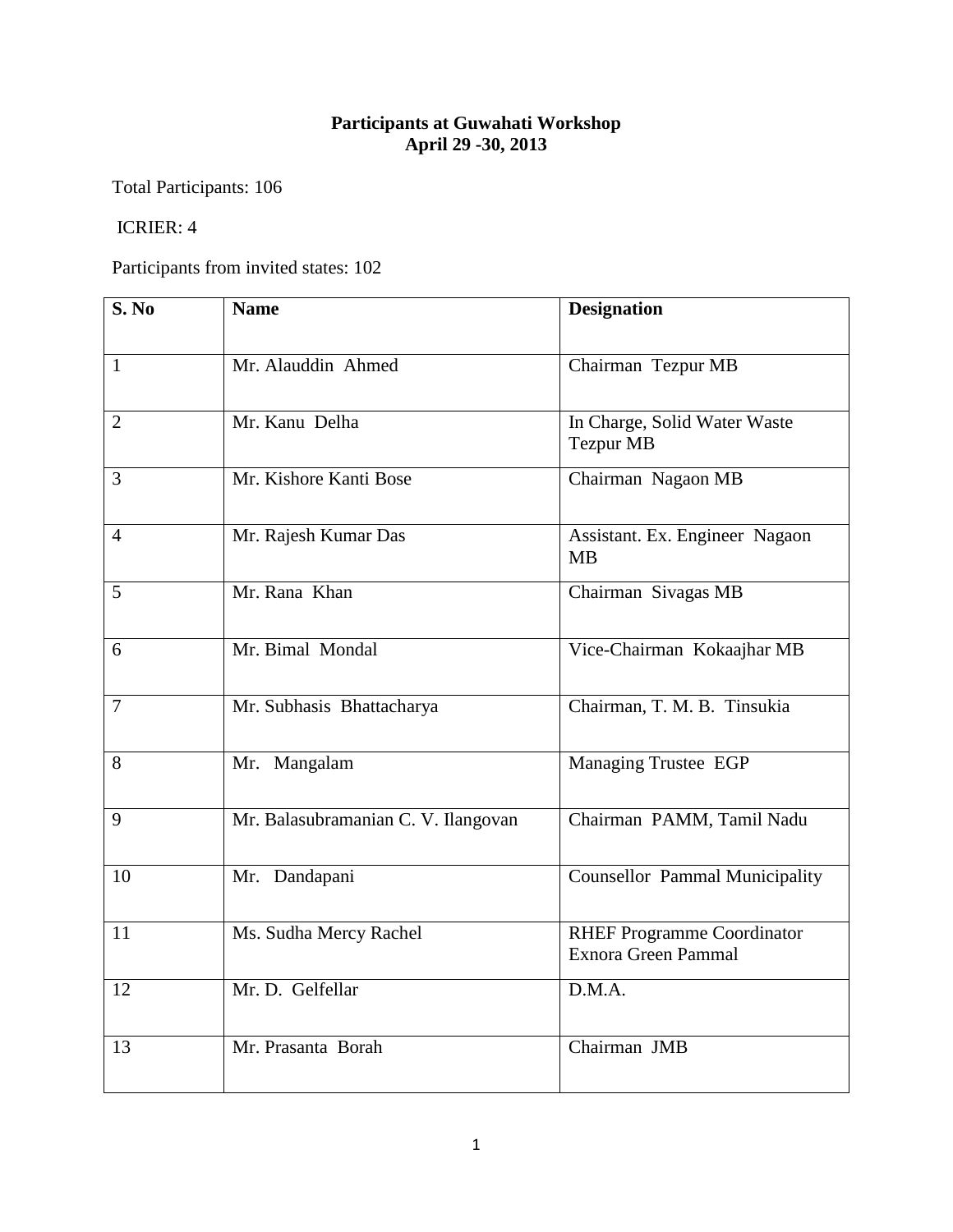| S. No | <b>Name</b>             | <b>Designation</b>                                   |
|-------|-------------------------|------------------------------------------------------|
| 14    | Mr. Biswajit Sinha      | Vice-Principal                                       |
| 15    | Mr. Pakitra Das         | Vice-Chairman NLP                                    |
| 16    | Mr. Azizur Rahman       | C.E. A.H.W.S. & S. Bd                                |
| 17    | Mr. Prakash Kalili      | A.E. Dte. of M.A.                                    |
| 18    | Mr. Swupan Das          | A.E. Dte. of M.A.                                    |
| 19    | Ms. Anjali Goswami      | Director T & CP, Assam                               |
| 20    | Ms. Dipaa Das           | A.E. DMA                                             |
| 21    | Mr. L. B. Chhetri       | Special Secretary UD & HD                            |
| 22    | Mr. Borah               | A.E. Assam Urban Water Supply                        |
| 23    | Mr. Munindra Debnath    | A.E. PIU Gowhati Water Supply<br>Pt.                 |
| 24    | Mr. Deepak Kr. Das      | Deputy Director Town & Country<br>Planning           |
| 25    | Mr. Bikramaditya Borla  | Assistant Director Town &<br><b>Country Planning</b> |
| 26    | Mr. Bipul Saikia        | Deputy Director Town & Country<br>Planning           |
| 27    | Mr. Chandra Kanta Borua | Chairman Dibrugarh Municipal<br>Board                |
| 28    | Ms. Kanchan Mahanta     | Assistant Director Town &<br><b>Country Planning</b> |
| 29    | Mr. Mahendra Pegu       | <b>Assistant Engineer DMA</b>                        |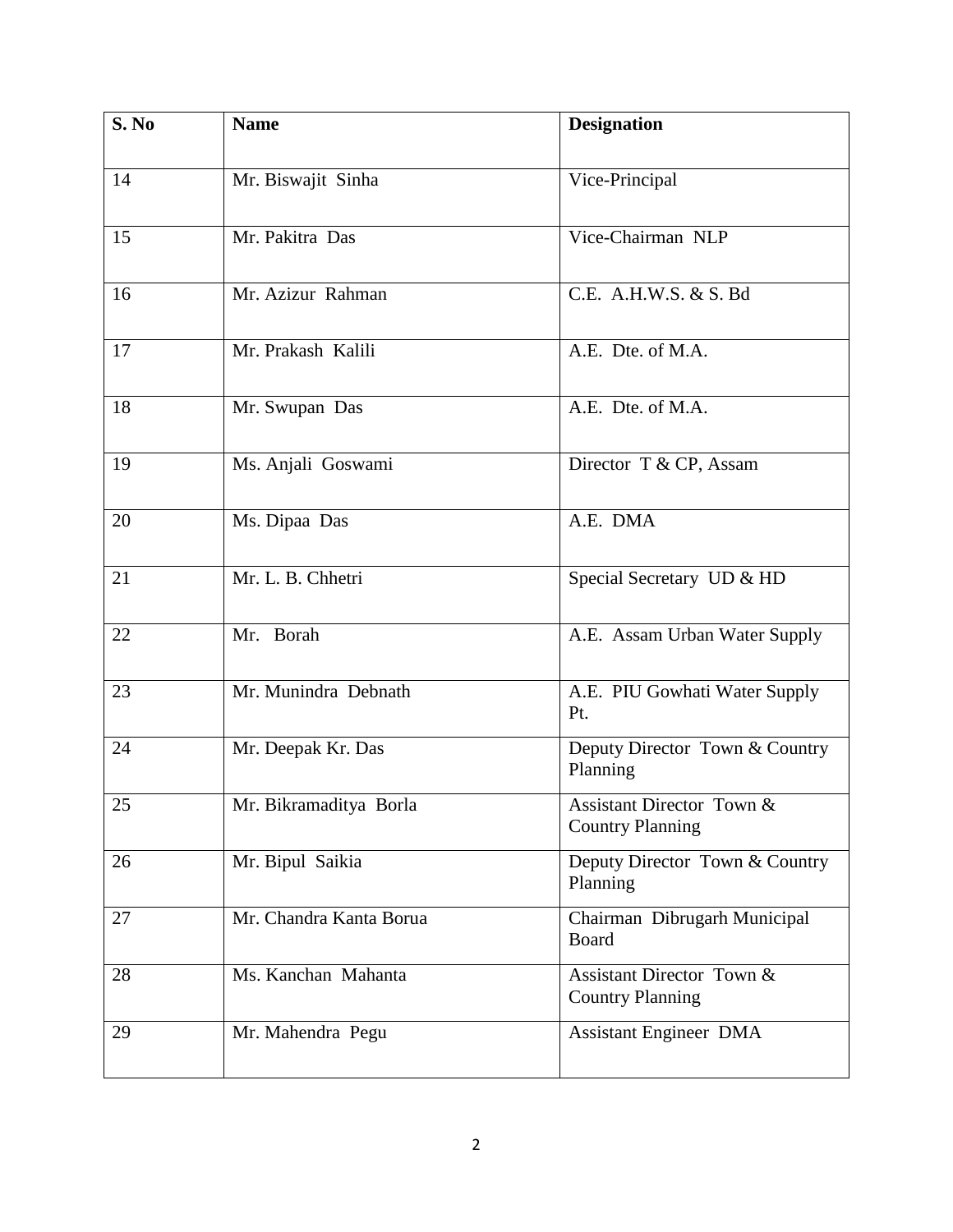| S. No | <b>Name</b>          | <b>Designation</b>                                              |
|-------|----------------------|-----------------------------------------------------------------|
| 30    | Dr. Milind Ramteke   | CEO Agartala Municipal Council,<br>Tripura                      |
| 31    | Mr. Akan Das         | J. E. JICA Assisted Water Supply<br>Pro. P.I.U.                 |
| 32    | Mr. Daniel Engty     | <b>Chairman Town Committee</b>                                  |
| 33    | Dr. J. J. Bora       | Deputy Director Town & Country<br>Planning, Jorhat              |
| 34    | Mr. Taba Tedir       | Chief Engineer, UD Govt. of AP                                  |
| 35    | Mr. D. Bezbar        | Deputy Director, T & CP Govt. of<br>AP                          |
| 36    | Mr. Nagen Kalita     | Superintending Engineer Town &<br><b>Country Planning</b>       |
| 37    | Mr. Niranjan Kalita  | Executive Engineer Town $&$<br><b>Country Planning</b>          |
| 38    | Mr. Ranjit Kalita    | Assistant Engineer Directorate of<br><b>Municipal ADG</b>       |
| 39    | Mr. Deb Das Debban   | <b>Executive Officer</b>                                        |
| 40    | Mr. Chandan Bhadury  | Consultant (Env.) GMDA                                          |
| 41    | Mr. Gautam Das       | <b>Assistant Engineer Engineer</b><br>G. M.C.                   |
| 42    | Mr. A. Morang        | Director                                                        |
| 43    | Mr. Bhupesh Hajong   | CEO Meghalaya Govt.                                             |
| 44    | Mr. Deepankar Kakati | OSD, JNNURM G. M. C.                                            |
| 45    | Mr. Kshitish Kalita  | Executive Engineer Assam Urban<br>Water Supply & Sewerage Board |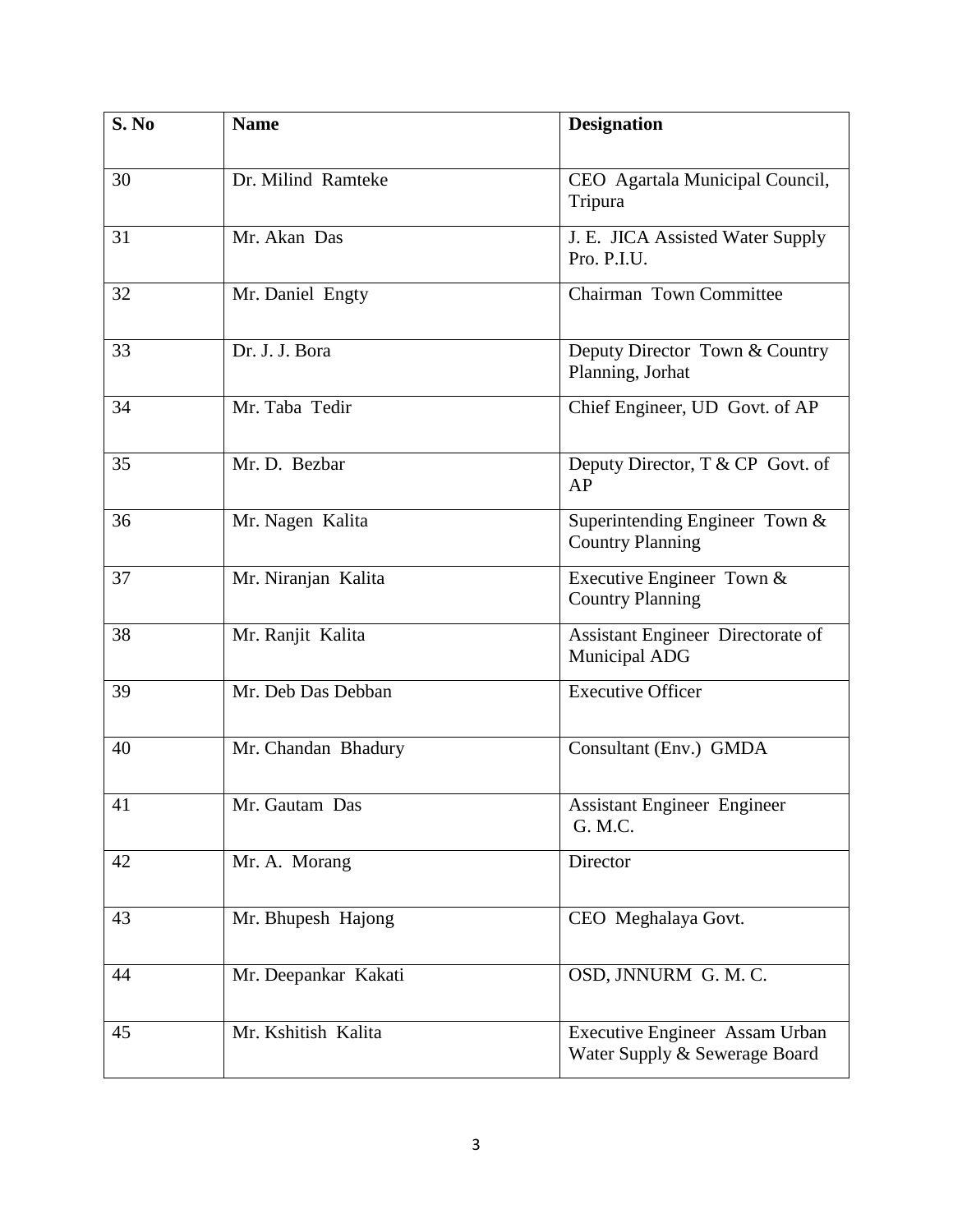| S. No | <b>Name</b>            | <b>Designation</b>                                                    |
|-------|------------------------|-----------------------------------------------------------------------|
| 46    | Mr. Debraj Kalita      | Town Planner GMDA                                                     |
| 47    | Mr. Gyamar Taenung     | Deputy Director (UD) AP                                               |
| 48    | Mr. Basul Ch. Borah    | Junior Engineer G. M. C.                                              |
| 49    | Mr. Dilip Kr. Pathak   | Chief Engineer GMDA                                                   |
| 50    | Mr. Khadyot Gogoi      | Assistant Engineer G. M. C.                                           |
| 51    | Mr. Biswajit Dutta     | P.A. Govt. of Meghalaya GDM                                           |
| 52    | Mr. Vanlalsawma        | E.O. AMC, Mizoram                                                     |
| 53    | Mr. Prafulla Debnath   | Member, PMU GWG                                                       |
| 54    | Mr. F. B. Chyne        | <b>Executive Engineer</b>                                             |
| 55    | Mr. B. K. Panda        | Director, Urban Affairs Govt. of<br>Meghalaya, Shillong               |
| 56    | Mr. Bhada Majhi        | Team Leader DSC, AUIIP,<br>Guwahati                                   |
| 57    | Mr. Simanta Barman     | Engineer DSC, AUIIP, Guwahati                                         |
| 58    | Mr. N. Gitakumar Singh | Director (MAHUD) & Chief Town<br>Planner Govt. of Manipur             |
| 59    | Mr. Tapan Bhuyan       | Press Dispur Khabar                                                   |
| 60    | Mr. S. K. Goyal        | ADB PSO ADB                                                           |
| 61    | Dr. Ardhendu Mitra     | Safeguard Apl. AUIIP, PMC<br>Project Management Consultant<br>(AUIIP) |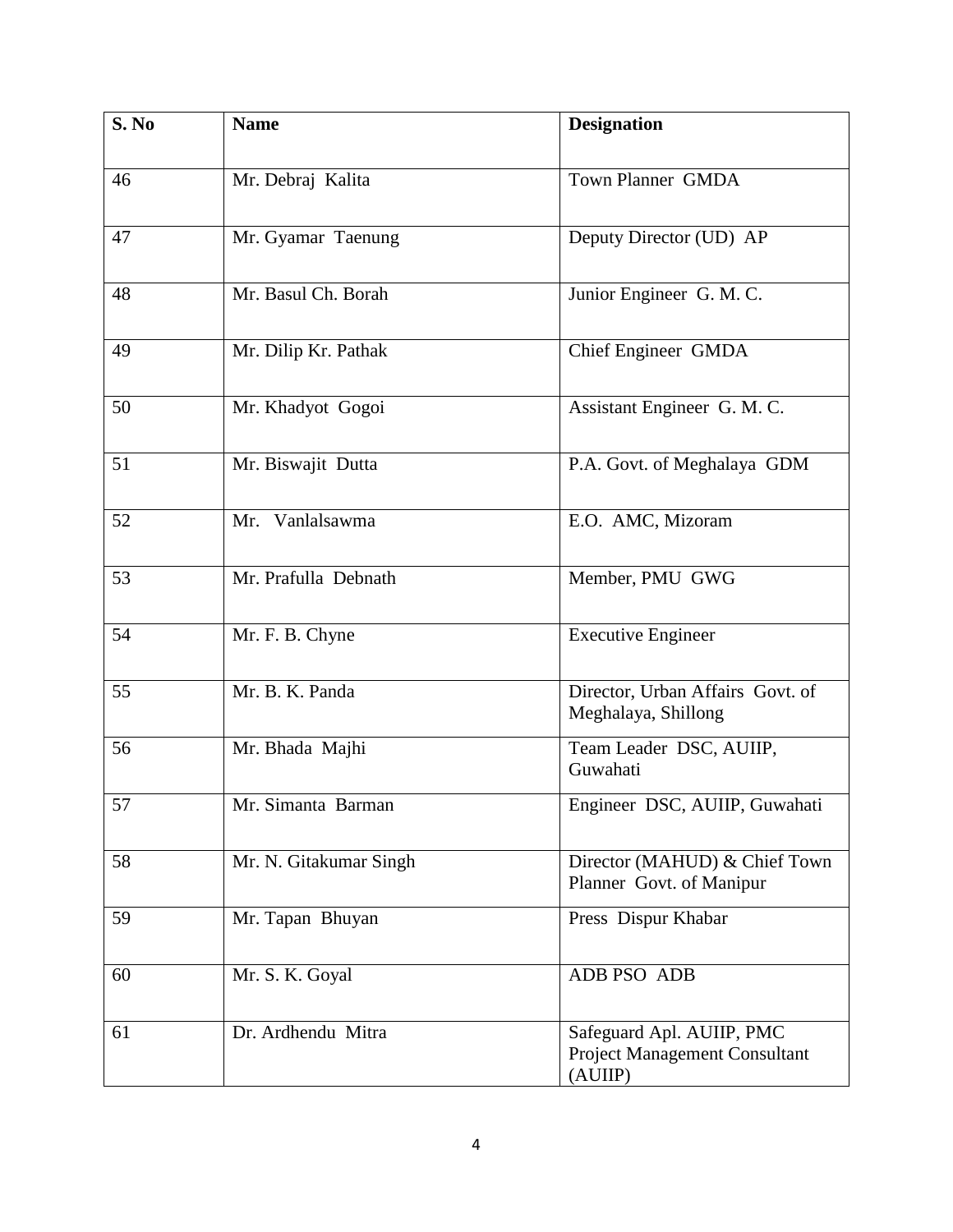| S. No | <b>Name</b>                 | <b>Designation</b>                                                               |
|-------|-----------------------------|----------------------------------------------------------------------------------|
| 62    | Dr. Bibhaba Nanda Choudhury | A.E.E. GMC                                                                       |
| 63    | Mr. Akbar Ali               | Executive Engineer Div.-V GMC                                                    |
| 64    | Mr. K. Lalthawmmawia        | Director UD & PAD, Mizoram                                                       |
| 65    | Mr. N. Sanajaoba Singh      | <b>Executive Officer Bishnupur</b><br>Municipality, Manipur                      |
| 66    | Th. Harikumar Singh         | <b>Executive Officer Municipal</b><br>Council, Manipur                           |
| 67    | Mr. K. S. Sudhish           | Project Manager Exnora Green<br>Pammal                                           |
| 68    | Ms. W. Syiem                | PMO MUDA, Shollong                                                               |
| 69    | Mr. Nasir Hussain           | Safeguard Social Specialist STC                                                  |
| 70    | Mr. Manojit Bujar Baura     | Executive Engineer Div.-IV GMC                                                   |
| 71    | Mr. S. Sunderlal Singh      | Commissioner (MA-HUD) Govt.<br>of Manipur                                        |
| 72    | Ms. Y. Narmada Devi         | <b>Associate Planner (Architect)</b><br>Town Planning Dept., Govt. of<br>Manipur |
| 73    | Mr. S. K. Basu              | Deputy Team Leader Project<br>Management Consultant (AUIIP)                      |
| 74    | Mr. Dilip Kr. Dev Barman    | Assistant Engineer                                                               |
| 75    | Mr. Orenthung Lotha         | CEO, DMC Urban Development                                                       |
| 76    | Mr. Phatik Bora             | Deputy Director T & UP, UDD                                                      |
| 77    | Mr. Badal Bhadra            | S.D.O. (Works) Urban<br>Development                                              |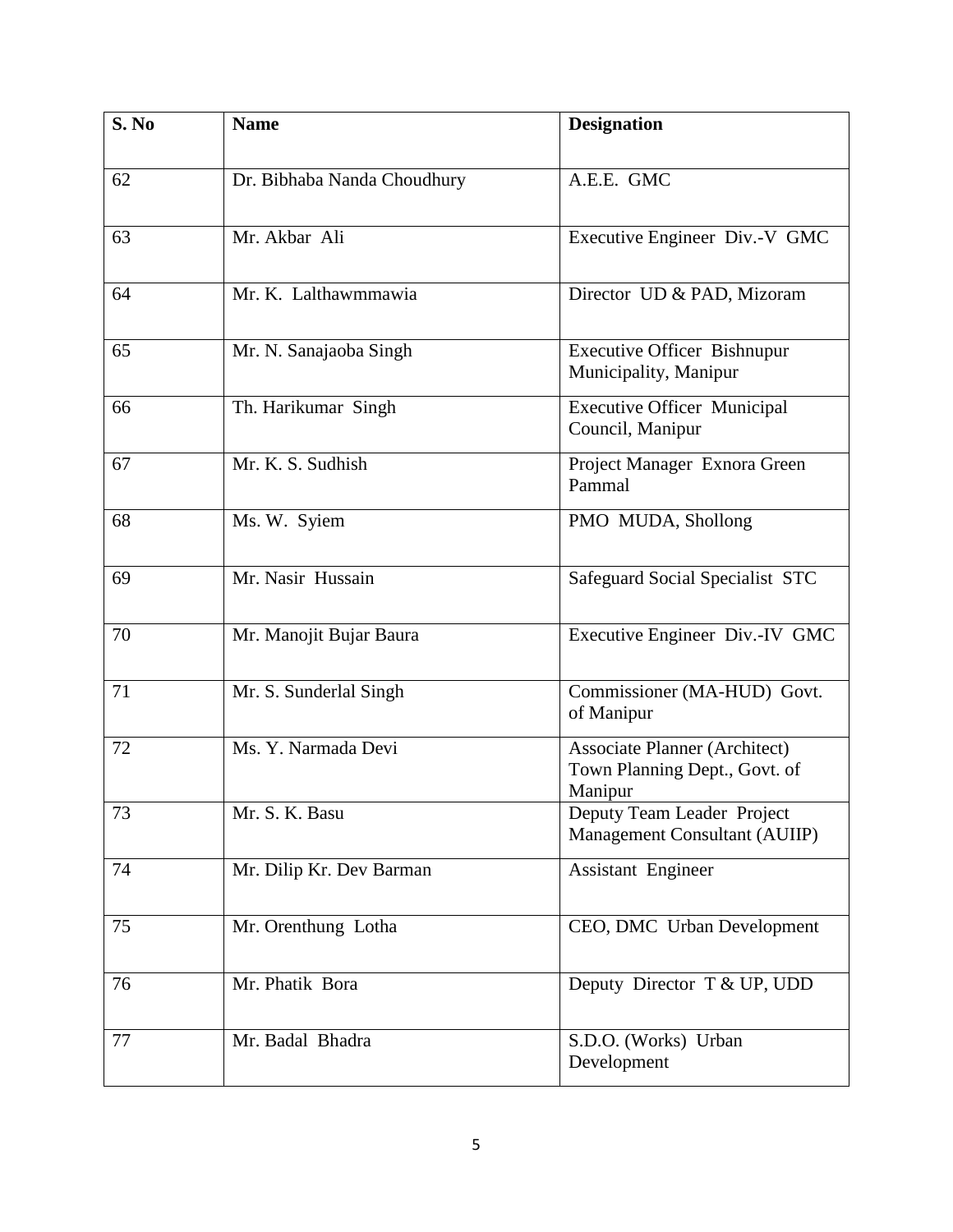| S. No | <b>Name</b>            | <b>Designation</b>                                                     |
|-------|------------------------|------------------------------------------------------------------------|
| 78    | Dr. Toshimanen Oyku    | Additonal Director MAC, UB                                             |
| 79    | Ms. Alin Begum         | Assistant Engineer Er. GMC                                             |
| 80    | Mr. Satyajit Bora      | MIS Expert, PMU G.D.D.                                                 |
| 81    | Mr. Vivek Sharma       | Consultant-SWM Econova                                                 |
| 82    | Mr. Manoranjan Bharali | Executive Engineer, GMC                                                |
| 83    | Mr. Mukul Gogoi        | <b>Additonal Commissioner GMC</b>                                      |
| 84    | Dr. L. B. Singh        | Assistant Professor IIT, Guwahati                                      |
| 85    | Dr. Ajay Kula          | Assistant Professor IIT, Guwahati                                      |
| 86    | Mr. Rahul Mallik       | <b>SWM Expert JNNURM</b>                                               |
| 87    | Mr. Simanta J. Baruah  | A.E.E. GMC                                                             |
| 88    | Mr. Abinash Mahanta    | <b>Assistant Professor, AEC Assam</b><br>Engineering College, Guwahati |
| 89    | Mr. Dipak Das          | Assistant Engineer Dir. of M. A.                                       |
| 90    | Mr. Swapan Das         | Assistant Engineer Dir. of M. A.                                       |
| 91    | Dr. Bubul Ch. Barah    | J. E. G. M. C.                                                         |
| 92    | Mr. Amoy Morang        | Director TP &ULB                                                       |
| 93    | Er. Gyamar Tachung     | Deputy Director UD & Housing                                           |